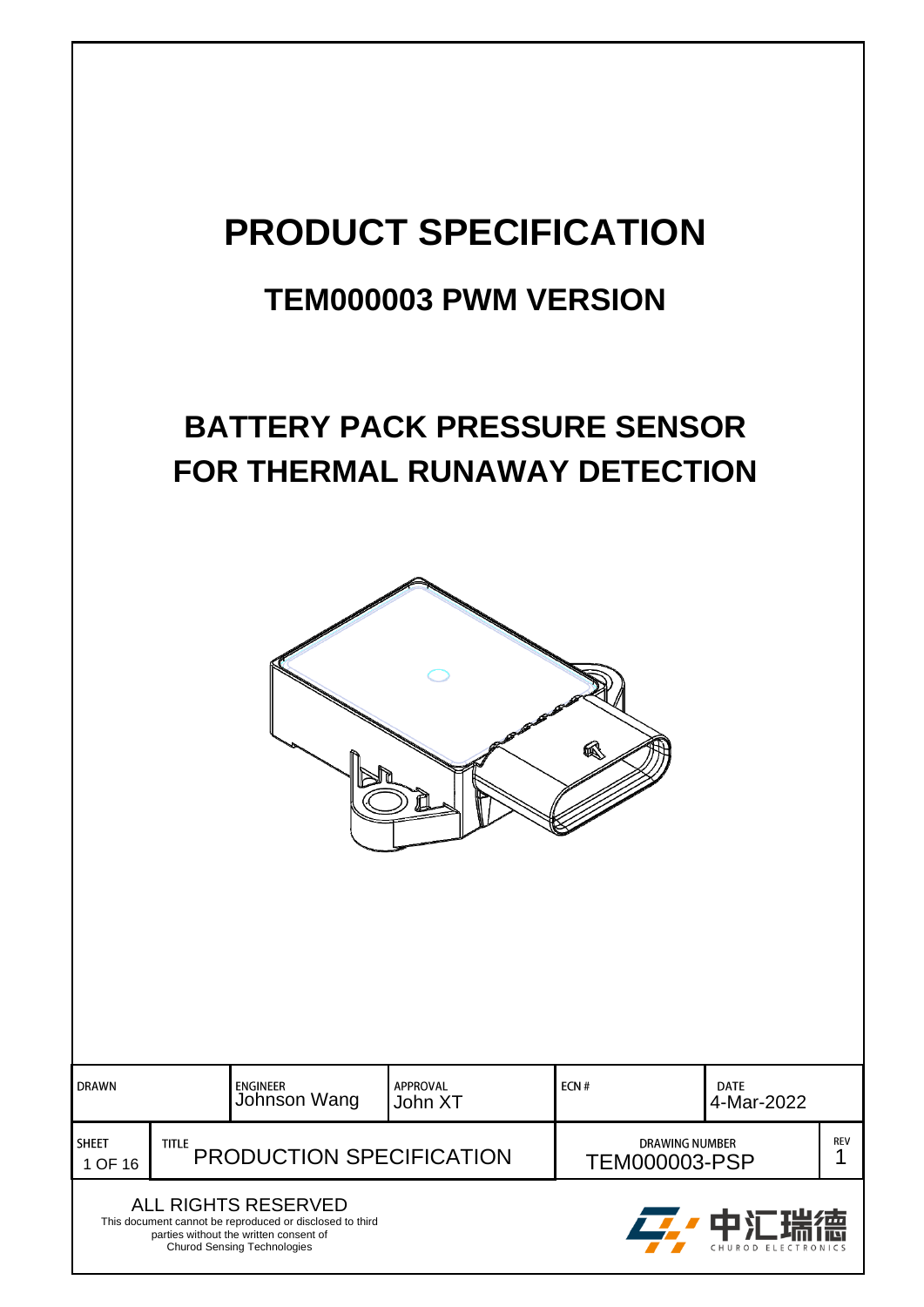| <b>Revision</b>                         | <b>Description</b>              | <b>Date</b>         |      | <b>Changes</b>                                |  |
|-----------------------------------------|---------------------------------|---------------------|------|-----------------------------------------------|--|
| $\mathbf 1$                             | Initial release                 | Mar. 4 2022         |      | Tem version Initial Release                   |  |
|                                         |                                 |                     |      |                                               |  |
|                                         |                                 |                     |      |                                               |  |
|                                         |                                 |                     |      |                                               |  |
|                                         |                                 |                     |      |                                               |  |
|                                         |                                 |                     |      |                                               |  |
|                                         |                                 |                     |      |                                               |  |
|                                         |                                 |                     |      |                                               |  |
|                                         |                                 |                     |      |                                               |  |
|                                         |                                 |                     |      |                                               |  |
|                                         |                                 |                     |      |                                               |  |
|                                         |                                 |                     |      |                                               |  |
|                                         |                                 |                     |      |                                               |  |
|                                         |                                 |                     |      |                                               |  |
|                                         |                                 |                     |      |                                               |  |
|                                         |                                 |                     |      |                                               |  |
|                                         |                                 |                     |      |                                               |  |
|                                         |                                 |                     |      |                                               |  |
|                                         |                                 |                     |      |                                               |  |
|                                         |                                 |                     |      |                                               |  |
|                                         |                                 |                     |      |                                               |  |
|                                         |                                 |                     |      |                                               |  |
|                                         |                                 |                     |      |                                               |  |
|                                         |                                 |                     |      |                                               |  |
|                                         |                                 |                     |      |                                               |  |
|                                         |                                 |                     |      |                                               |  |
|                                         |                                 |                     |      |                                               |  |
|                                         |                                 |                     |      |                                               |  |
|                                         |                                 |                     |      |                                               |  |
|                                         |                                 |                     |      |                                               |  |
|                                         |                                 |                     |      |                                               |  |
| <b>DRAWN</b>                            | <b>ENGINEER</b><br>Johnson Wang | APPROVAL<br>John XT | ECN# | <b>DATE</b><br>4-Mar-2022                     |  |
|                                         |                                 |                     |      |                                               |  |
| <b>SHEET</b><br><b>TITLE</b><br>2 OF 16 | PRODUCTION SPECIFICATION        |                     |      | <b>DRAWING NUMBER</b><br><b>TEM000003-PSP</b> |  |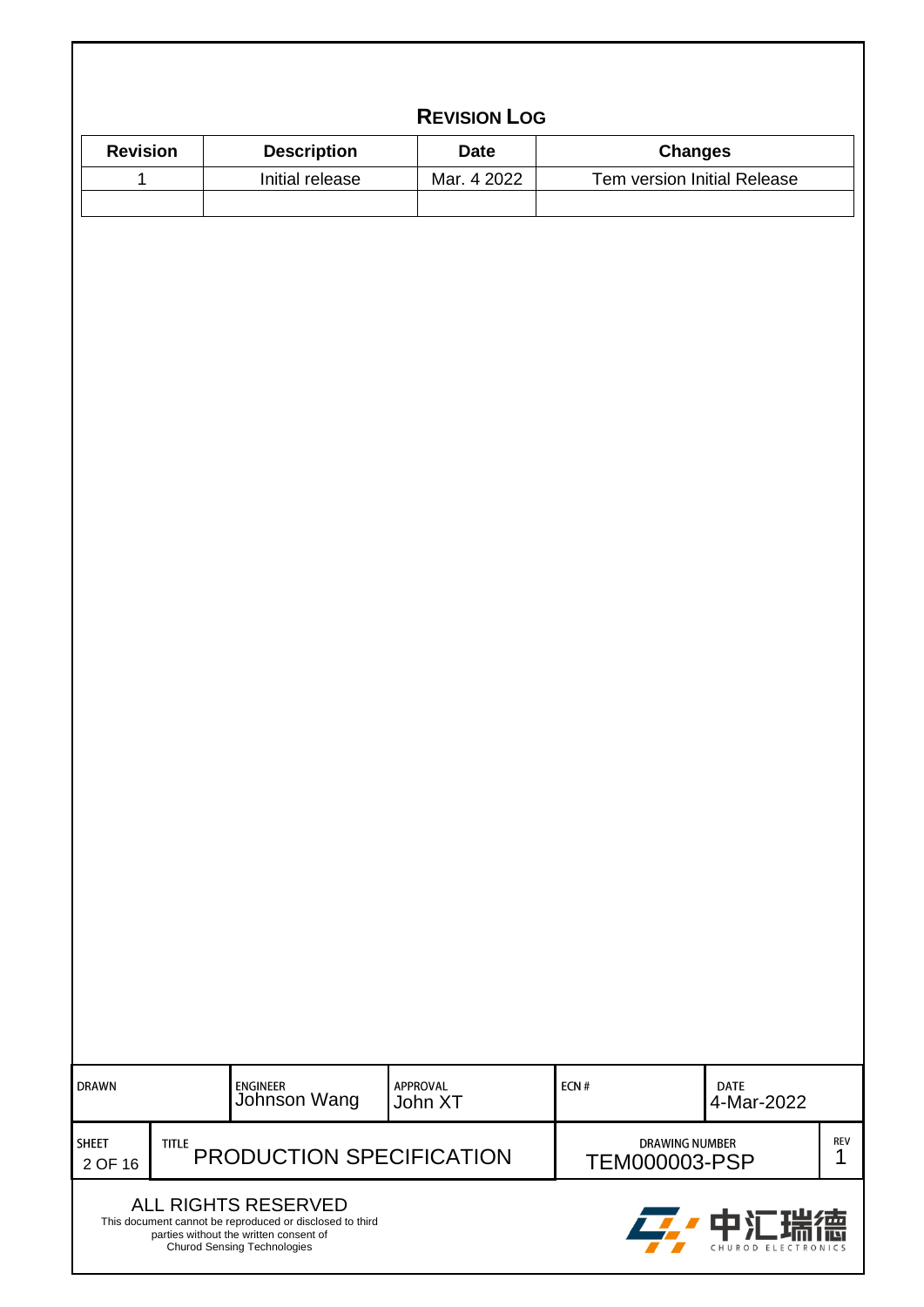## **CONTENTS**

| 1                |                                                                                                                                          |                            |      |                                               |                 |
|------------------|------------------------------------------------------------------------------------------------------------------------------------------|----------------------------|------|-----------------------------------------------|-----------------|
|                  |                                                                                                                                          |                            |      |                                               |                 |
|                  |                                                                                                                                          |                            |      |                                               |                 |
|                  |                                                                                                                                          |                            |      |                                               |                 |
|                  |                                                                                                                                          |                            |      |                                               |                 |
|                  | 1.5 LEGAL DISCLAIMER PRODUCT USE (AUTOMOTIVE SENSORS) 4                                                                                  |                            |      |                                               |                 |
| $\overline{2}$   |                                                                                                                                          |                            |      |                                               |                 |
|                  |                                                                                                                                          |                            |      |                                               |                 |
| 2.1.1            |                                                                                                                                          |                            |      |                                               |                 |
| 2.1.2<br>2.1.3   |                                                                                                                                          |                            |      |                                               |                 |
| 2.1.4            |                                                                                                                                          |                            |      |                                               |                 |
| 2.1.5            |                                                                                                                                          |                            |      |                                               |                 |
| 2.1.6            |                                                                                                                                          |                            |      |                                               |                 |
| 2.1.7            |                                                                                                                                          |                            |      |                                               |                 |
| 2.1.8            |                                                                                                                                          |                            |      |                                               |                 |
| 2.1.9            |                                                                                                                                          |                            |      |                                               |                 |
| 2.1.10           |                                                                                                                                          |                            |      |                                               |                 |
| 2.1.11           |                                                                                                                                          |                            |      |                                               |                 |
|                  |                                                                                                                                          |                            |      |                                               |                 |
| 2.2.1            |                                                                                                                                          |                            |      |                                               |                 |
| 2.2.2            |                                                                                                                                          |                            |      |                                               |                 |
| 2.2.3            |                                                                                                                                          |                            |      |                                               |                 |
| 2.2.4            |                                                                                                                                          |                            |      |                                               |                 |
|                  |                                                                                                                                          |                            |      |                                               |                 |
| 2.3.1            |                                                                                                                                          |                            |      |                                               |                 |
| 2.3.2            |                                                                                                                                          |                            |      |                                               |                 |
| 2.3.3            |                                                                                                                                          |                            |      |                                               |                 |
| 2.3.4            |                                                                                                                                          |                            |      |                                               |                 |
| 2.3.5            |                                                                                                                                          |                            |      |                                               |                 |
|                  |                                                                                                                                          |                            |      |                                               |                 |
| 2.4.1            |                                                                                                                                          |                            |      |                                               |                 |
| 2.4.2            |                                                                                                                                          |                            |      |                                               |                 |
| 2.4.3            |                                                                                                                                          |                            |      |                                               |                 |
| 3                |                                                                                                                                          |                            |      |                                               |                 |
|                  |                                                                                                                                          |                            |      |                                               |                 |
|                  |                                                                                                                                          |                            |      |                                               |                 |
| <b>DRAWN</b>     | <b>ENGINEER</b><br>Johnson Wang                                                                                                          | <b>APPROVAL</b><br>John XT | ECN# | <b>DATE</b><br>4-Mar-2022                     |                 |
| SHEET<br>3 OF 16 | TITLE<br>PRODUCTION SPECIFICATION                                                                                                        |                            |      | <b>DRAWING NUMBER</b><br><b>TEM000003-PSP</b> | <b>REV</b><br>1 |
|                  | <b>ALL RIGHTS RESERVED</b>                                                                                                               |                            |      |                                               |                 |
|                  | This document cannot be reproduced or disclosed to third<br>parties without the written consent of<br><b>Churod Sensing Technologies</b> |                            |      |                                               |                 |

 $\overset{\text{rev}}{\mathbf{1}}$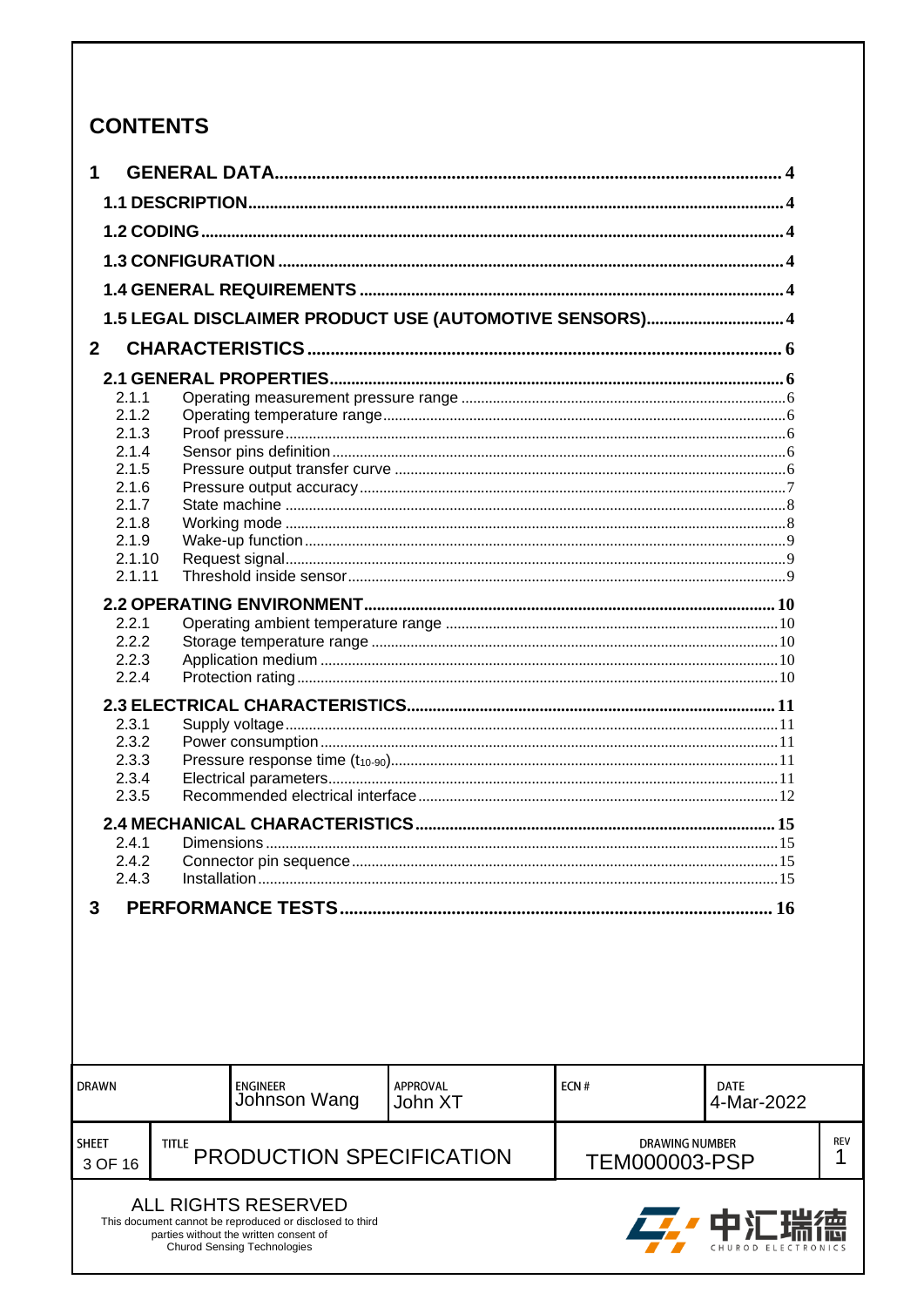### <span id="page-3-0"></span>**1 GENERAL DATA**

#### <span id="page-3-1"></span>**1.1 DESCRIPTION**

In this specification a sensor is described that has the objective to measure absolute pressure in the battery pack of electric vehicle. The sensor will provide a PWM output to battery management system (BMS) with the duty cycle proportional to the measured pressure.

The power consumption working mode of this sensor is either controlled by BMS through request pin (the one that takes precedence) or switched by sensor itself using monitored pressure as trigger condition. When voltage on request pin is high level, sensor works in high consumption working mode to provide a continuous PWM output. When voltage on request pin is low level, sensor works in low power consumption working mode to monitor internal pressure of battery pack discontinuously, and there is no PWM output provided. Once sensor monitored pressure triggers the set threshold, sensor will switch from low power consumption working mode to wake up working mode and send out a wake-up signal to BMS (also simultaneously send out PWM signal to BMS).

#### <span id="page-3-2"></span>**1.2 CODING**

Sensor coding conform to the envelope drawing : TEM000003-ENV

#### <span id="page-3-3"></span>**1.3 CONFIGURATION**

The shape, material and the dimensions of the sensor are in accordance with the envelope drawing  $\cdot$  TEM000003-ENV

#### <span id="page-3-4"></span>**1.4 GENERAL REQUIREMENTS**

The performance of the sensor is in accordance with the requirements as defined in chapter 2 of this specification and can only be guaranteed if the sensor is used in environmental conditions as specified in this document. Any deviation from usage as defined in this document will void this specification. Test climate unless mentioned otherwise is according to : Normal, 23/50-2 DIN 50 014

#### <span id="page-3-5"></span>**1.5 LEGAL DISCLAIMER PRODUCT USE (AUTOMOTIVE SENSORS)**

Churod Sensing Technologies products are developed for automotive applications. They may only be used

|                                                                                 | .                                               |                                   |  |                                               |      |            |  |
|---------------------------------------------------------------------------------|-------------------------------------------------|-----------------------------------|--|-----------------------------------------------|------|------------|--|
| DRAWN<br><b>APPROVAL</b><br>ENGINEER<br>Johnson Wang<br>John XT                 |                                                 | ECN#<br><b>DATE</b><br>4-Mar-2022 |  |                                               |      |            |  |
| <b>SHEET</b><br>4 OF 16                                                         | <b>TITLE</b><br><b>PRODUCTION SPECIFICATION</b> |                                   |  | <b>DRAWING NUMBER</b><br><b>TEM000003-PSP</b> |      | <b>REV</b> |  |
| ALL RIGHTS RESERVED<br>This document cannot be reproduced or disclosed to third |                                                 |                                   |  |                                               | 由汇理徳 |            |  |

parties without the written consent of Churod Sensing Technologies

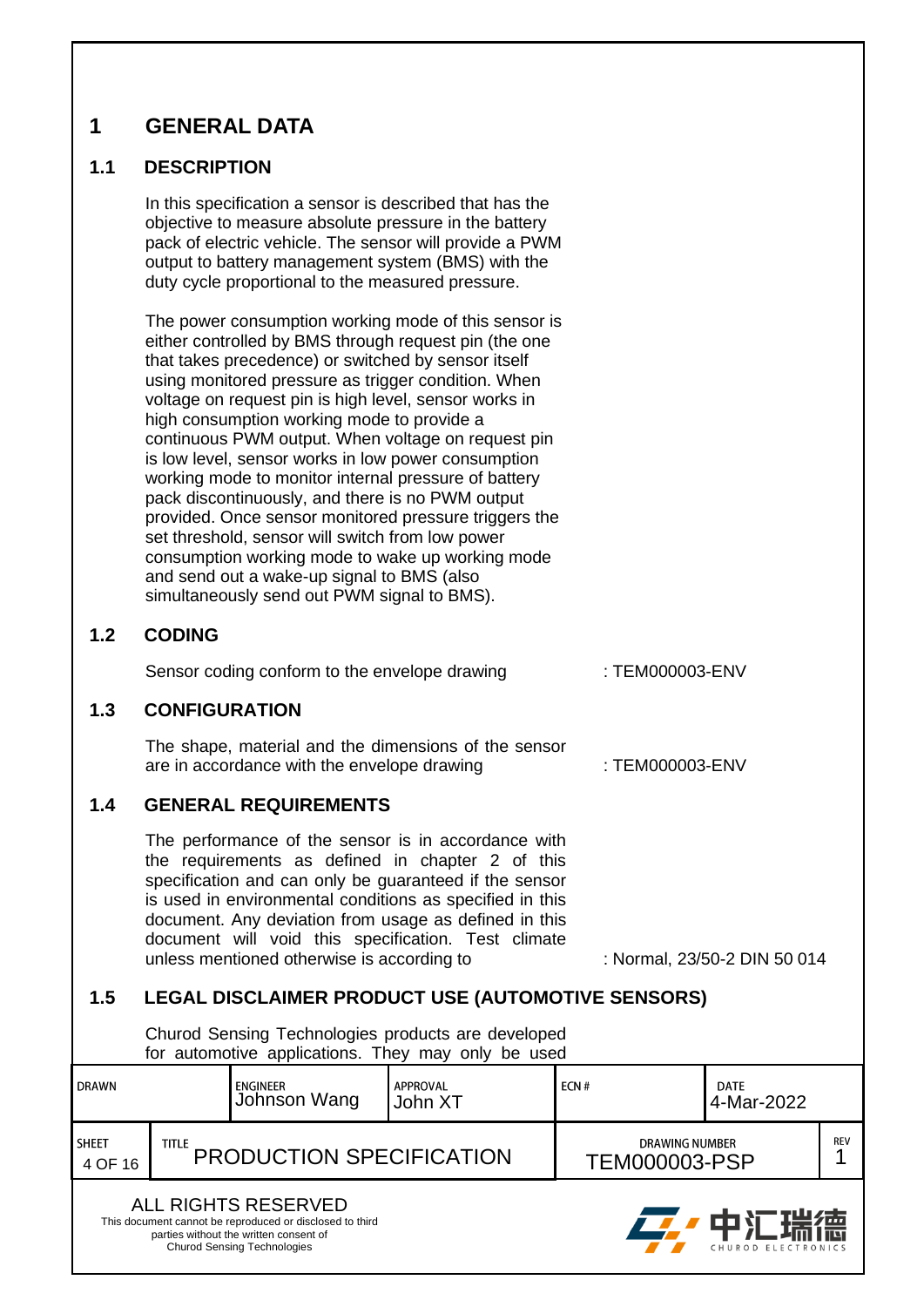within the parameters of these Product Specifications. Churod Sensing Techologies products are provided with the express understanding that there is no warranty of fitness for a particular purpose. They are not fit for use other than specified, tested and validated within the release process during product launch. Fit for use warranty claims will be compared with the provided PPAP release package. Warranty claims that goes beyond of what is agreed in that PPAP package will not be awarded.

| I DRAWN                                                                                                                                                                                                  |                                                 | <b>APPROVAL</b><br><b>ENGINEER</b><br>Johnson Wang<br>John XT |  | ECN#                                          | <b>DATE</b><br>4-Mar-2022 |            |
|----------------------------------------------------------------------------------------------------------------------------------------------------------------------------------------------------------|-------------------------------------------------|---------------------------------------------------------------|--|-----------------------------------------------|---------------------------|------------|
| <b>SHEET</b><br>5 OF 16                                                                                                                                                                                  | <b>TITLE</b><br><b>PRODUCTION SPECIFICATION</b> |                                                               |  | <b>DRAWING NUMBER</b><br><b>TEM000003-PSP</b> |                           | <b>REV</b> |
| <b>ALL RIGHTS RESERVED</b><br>22. 中汇瑞德<br>This document cannot be reproduced or disclosed to third<br>parties without the written consent of<br><b>Churod Sensing Technologies</b><br>CHUROD ELECTRONICS |                                                 |                                                               |  |                                               |                           |            |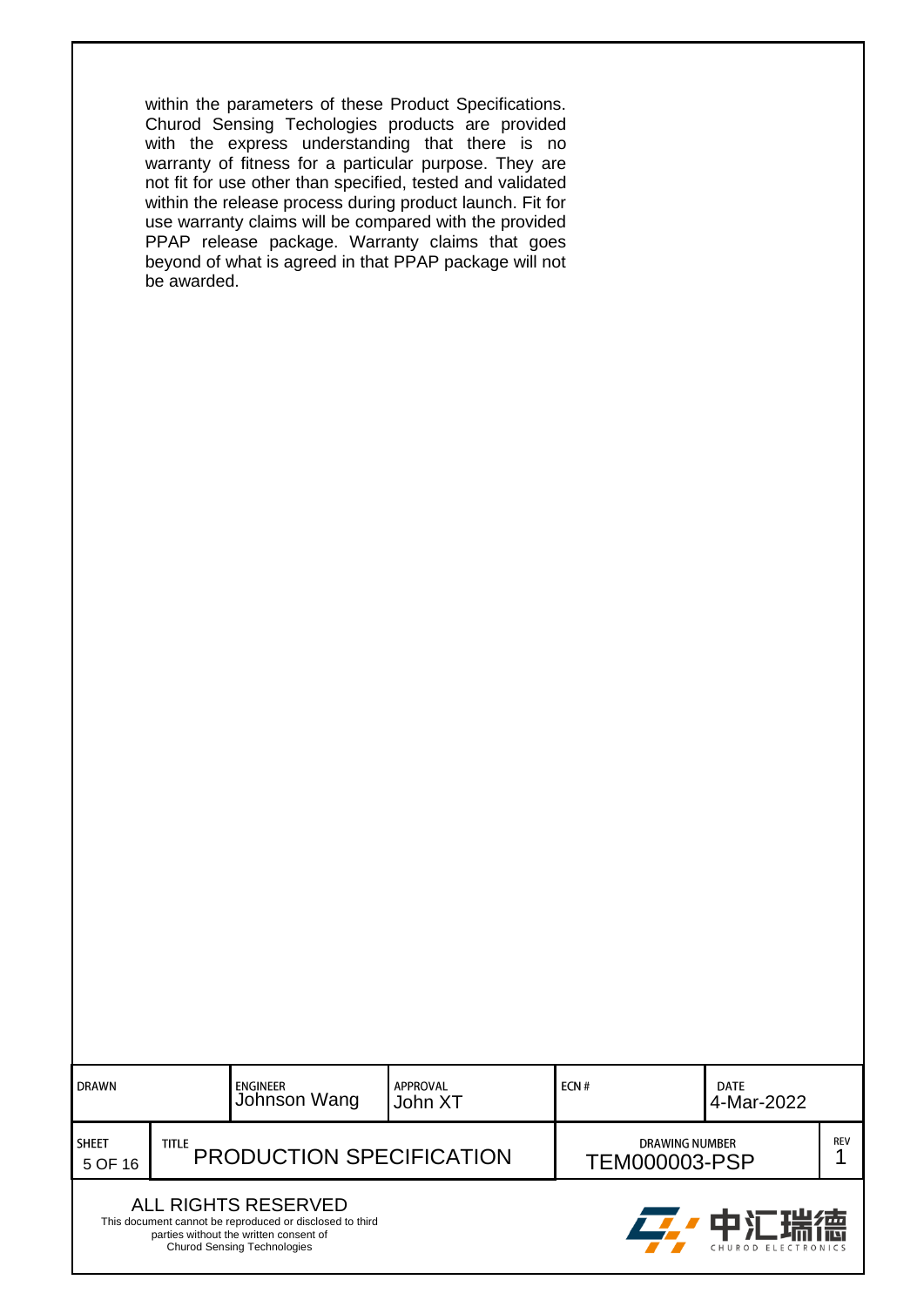### <span id="page-5-0"></span>**2 CHARACTERISTICS**

#### <span id="page-5-1"></span>**2.1 GENERAL PROPERTIES**

#### <span id="page-5-2"></span>**2.1.1 Operating measurement pressure range**

The operating range of absolute pressure is : 50 to 165 kPa abs in the herein defined operating temperature range, operating voltage range and life time.

#### <span id="page-5-3"></span>**2.1.2 Operating temperature range**

The operating temperature range is : -40 to 105  $^{\circ}$ C

#### <span id="page-5-4"></span>**2.1.3 Proof pressure**

Proof pressure of the sensor is : 400 kPa abs without irreversible loss of functionality in the herein defined operating temperature range, operating voltage range and life time.

#### <span id="page-5-5"></span>**2.1.4 Sensor pins definition**

- This sensor has  $\cdot$  6 pins VBAT pin is used for  $\blacksquare$ GND pin is used for  $\blacksquare$ : ground LIN pin is reserved for the state of the state of the state of the state of the state of the state of the state of the state of the state of the state of the state of the state of the state of the state of the state of the Wake-up pin is used to : wake up BMS<br>
Request pin is used to : control sensor PWM pin is used to provide : pressure signal
	-
	-
	-
	-
	-
	- : control sensor working mode
	-



#### <span id="page-5-6"></span>**2.1.5 Pressure output transfer curve**

The nominal transfer curve of pressure output is as described in the envelope drawing  $\cdot$  TEM000003-ENV

十 儿 瑞

CHUROD ELECT

liei

| <b>DRAWN</b>            |                                           | <b>ENGINEER</b><br>Johnson Wang | APPROVAL<br>John XT                           | ECN# | <b>DATE</b><br>4-Mar-2022 |  |
|-------------------------|-------------------------------------------|---------------------------------|-----------------------------------------------|------|---------------------------|--|
| <b>SHEET</b><br>6 OF 16 | title.<br><b>PRODUCTION SPECIFICATION</b> |                                 | <b>DRAWING NUMBER</b><br><b>TEM000003-PSP</b> |      | <b>REV</b>                |  |
| ALL RIGHTS RESERVED     |                                           |                                 |                                               |      |                           |  |

This document cannot be reproduced or disclosed to third parties without the written consent of Churod Sensing Technologies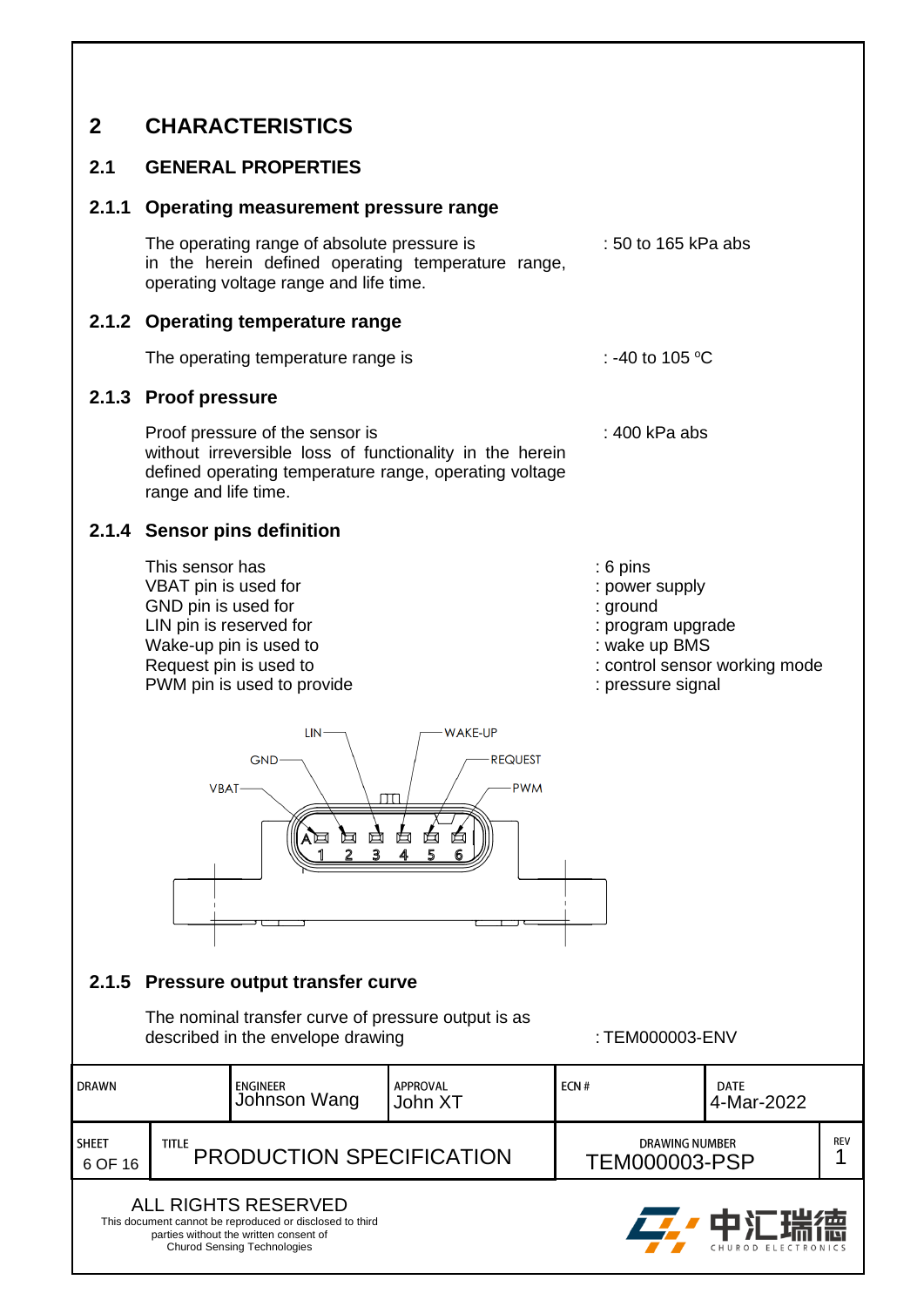Pressure output signal in the control of the set of the PWM PWM high level voltage in the control of the control of the control of the control of the control of the control of the control of the control of the control of t

Output duty cycle under normal pressure : 10%~90% Duty Cycle High clamp band  $\cdot$  %PWM = 92  $\pm$  2 Low clamp band  $\qquad \qquad : %PWM = 8 \pm 2$ <br>Diagnostic band  $\qquad \qquad : %PWM > 96$  or

#### <span id="page-6-0"></span>**2.1.6 Pressure output accuracy**

The maximum absolute error compared to the transfer curve is : ±1.2 kPa from 0 to 85°C

PWM high level voltage  $\begin{array}{c}\n\text{PWM high level voltage} \\
\text{PUM} = 16 \cdot \text{P/23} - 570/23\n\end{array}$  $: %$ PWM = 16\*P/23- 570/23  $P =$  absolute pressure in kPa %PWM = Duty Cycle\*100

: %PWM > 96 or %PWM< 4

## ±2.3 kPa at -40 °C & 105°C



| <b>DRAWN</b>            |                                          | APPROVAL<br>ENGINEER<br>Johnson Wang<br>John XT                                                                                                                        |                                        | ECN# | <b>DATE</b><br>4-Mar-2022            |  |
|-------------------------|------------------------------------------|------------------------------------------------------------------------------------------------------------------------------------------------------------------------|----------------------------------------|------|--------------------------------------|--|
| <b>SHEET</b><br>7 OF 16 | <b>TITLE</b><br>PRODUCTION SPECIFICATION |                                                                                                                                                                        | DRAWING NUMBER<br><b>TEM000003-PSP</b> |      | <b>REV</b>                           |  |
|                         |                                          | <b>ALL RIGHTS RESERVED</b><br>This document cannot be reproduced or disclosed to third<br>parties without the written consent of<br><b>Churod Sensing Technologies</b> |                                        |      | <b>Z</b> ,中汇瑞德<br>CHUROD ELECTRONICS |  |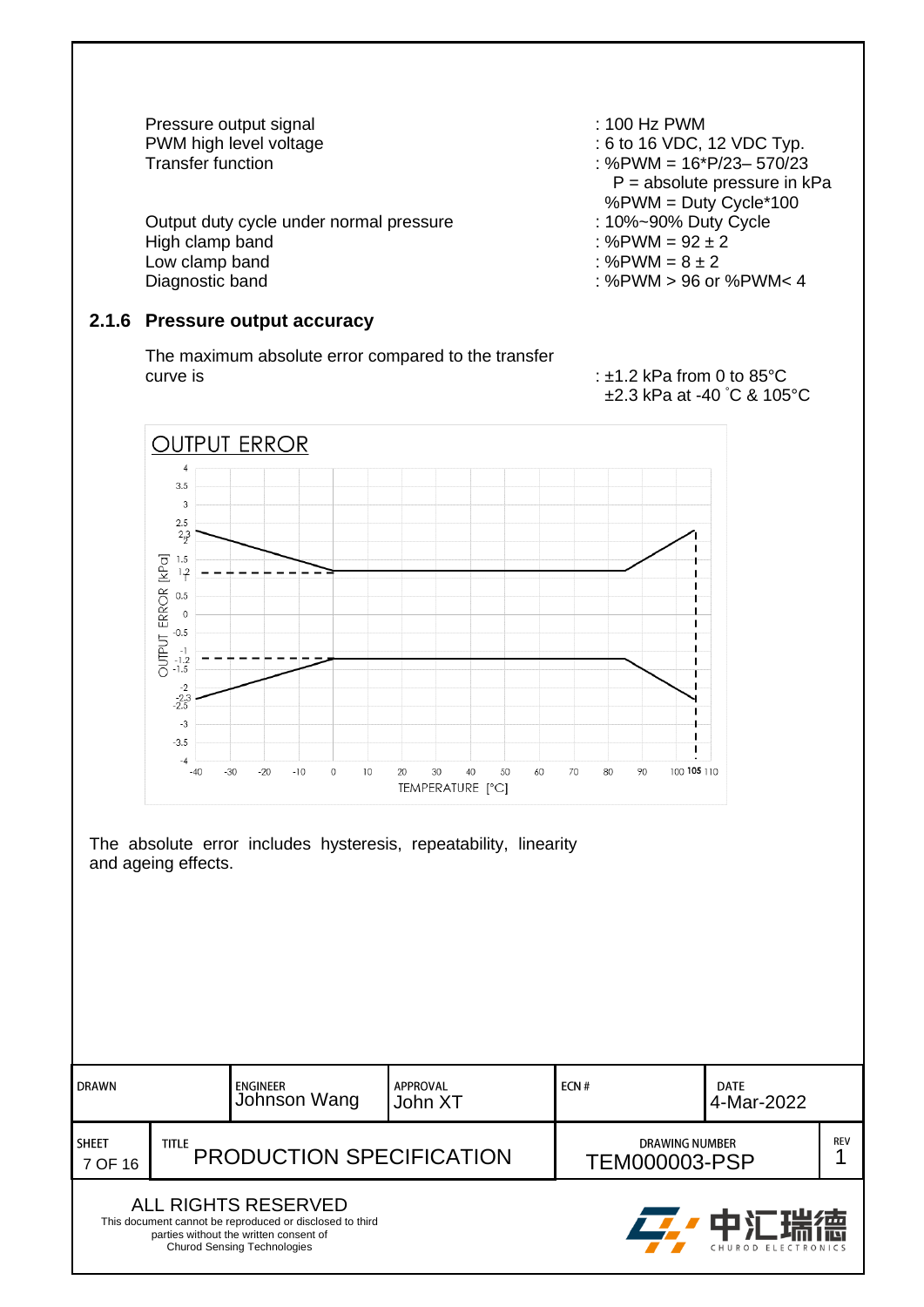#### <span id="page-7-0"></span>**2.1.7 State machine**

<span id="page-7-1"></span>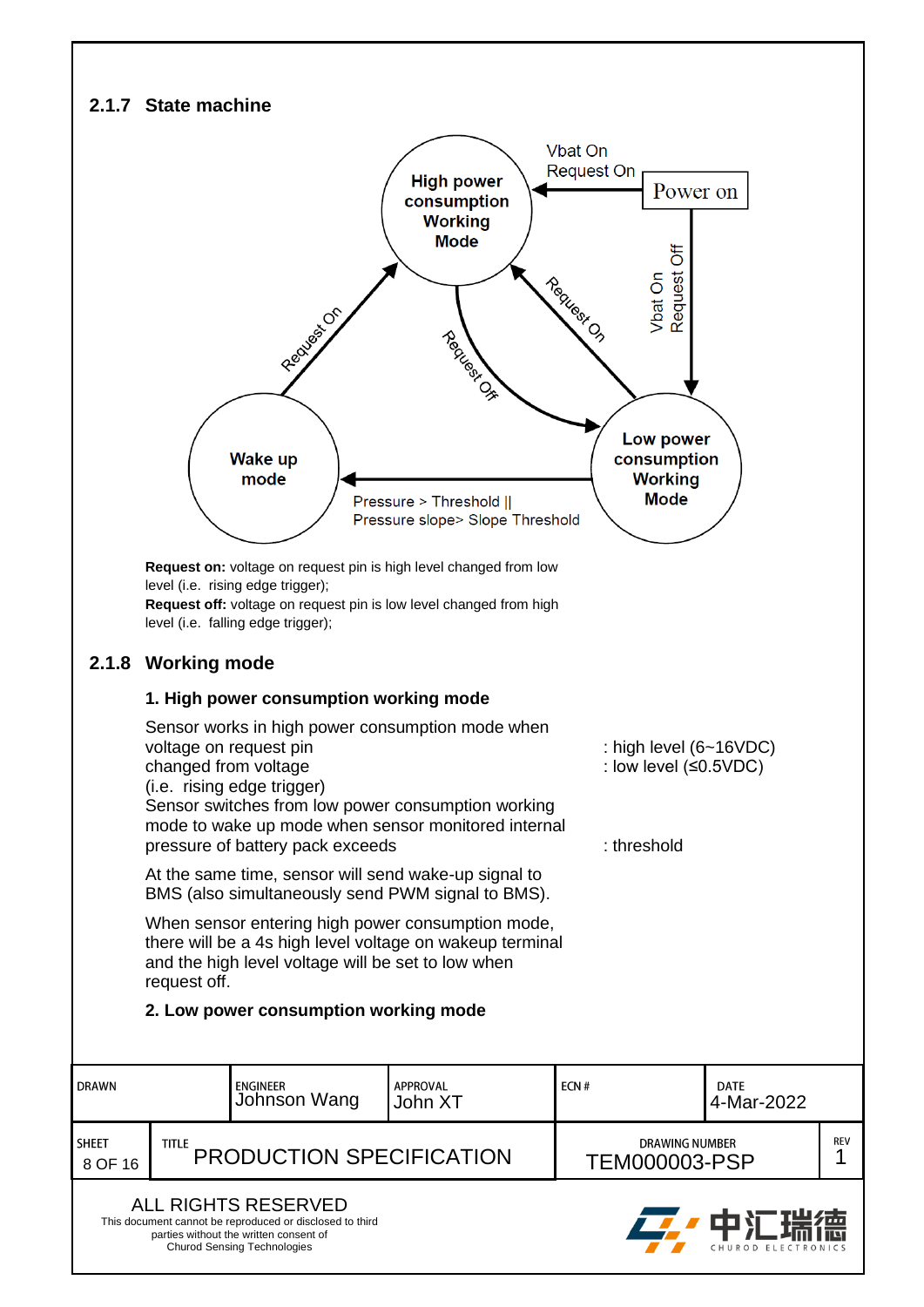<span id="page-8-2"></span><span id="page-8-1"></span><span id="page-8-0"></span>

|                  | Sensor works in low power consumption mode when<br>voltage on request pin is<br>: low level (≤0.5VDC)<br>: high level (6~16VDC)<br>changed from voltage<br>(i.e. rising edge trigger)<br>and sensor monitored internal pressure of battery pack<br>is less than<br>: threshold<br>Sensor checks pressure<br>: every 300ms<br>and there is no PWM output provided in low power<br>consumption working mode.<br>2.1.9 Wake-up function |                                                                                                                                                                        |                                                                                                                              |      |                                               |                           |          |
|------------------|--------------------------------------------------------------------------------------------------------------------------------------------------------------------------------------------------------------------------------------------------------------------------------------------------------------------------------------------------------------------------------------------------------------------------------------|------------------------------------------------------------------------------------------------------------------------------------------------------------------------|------------------------------------------------------------------------------------------------------------------------------|------|-----------------------------------------------|---------------------------|----------|
|                  |                                                                                                                                                                                                                                                                                                                                                                                                                                      |                                                                                                                                                                        |                                                                                                                              |      |                                               |                           |          |
|                  | through<br>working mode.                                                                                                                                                                                                                                                                                                                                                                                                             | A wake-up signal will be sent from sensor to BMS<br>Once sensor detects internal monitored pressure<br>exceeds the threshold during low power consumption              |                                                                                                                              |      | : Wake-up pin                                 |                           |          |
|                  | At the same time, PWM signal will be sent out. Once a<br>high-level voltage on request pin is detected, sensor<br>will set the signal on wake-up pin to low level voltage.                                                                                                                                                                                                                                                           |                                                                                                                                                                        |                                                                                                                              |      |                                               |                           |          |
|                  | 2.1.10 Request signal                                                                                                                                                                                                                                                                                                                                                                                                                |                                                                                                                                                                        |                                                                                                                              |      |                                               |                           |          |
|                  |                                                                                                                                                                                                                                                                                                                                                                                                                                      | A request signal shall be provided by<br>to control the working mode of sensor.                                                                                        |                                                                                                                              |      | : BMS                                         |                           |          |
|                  | 2.1.8 and 2.1.9.                                                                                                                                                                                                                                                                                                                                                                                                                     | The function of request pin is as described in section                                                                                                                 |                                                                                                                              |      |                                               |                           |          |
|                  |                                                                                                                                                                                                                                                                                                                                                                                                                                      | 2.1.11 Threshold inside sensor                                                                                                                                         |                                                                                                                              |      |                                               |                           |          |
|                  |                                                                                                                                                                                                                                                                                                                                                                                                                                      | set threshold will be defined together with customer.                                                                                                                  | The threshold inside sensor as described in section<br>2.1.8 is initially calibrated by Churod. The initial value of         |      |                                               |                           |          |
|                  |                                                                                                                                                                                                                                                                                                                                                                                                                                      | either one is triggered.                                                                                                                                               | The threshold consists of $P_{set}$ and $P_{limit}$ with a relation of<br>logical 'OR' – wake up signal can be sent out with |      |                                               |                           |          |
|                  |                                                                                                                                                                                                                                                                                                                                                                                                                                      |                                                                                                                                                                        | P <sub>set</sub> consists of two parts, basic pressure value plus                                                            |      |                                               |                           |          |
|                  | delta pressure.<br>The basic value is<br>Delta pressure is                                                                                                                                                                                                                                                                                                                                                                           |                                                                                                                                                                        |                                                                                                                              |      | : Ambient pressure<br>: 3kPa                  |                           |          |
|                  |                                                                                                                                                                                                                                                                                                                                                                                                                                      |                                                                                                                                                                        | The pressure threshold will be flashed during sensor                                                                         |      |                                               |                           |          |
|                  | : 30 seconds<br>low power consumption working mode every<br>As for the slope of pressure rising, Plimit is<br>: 0.5kPa/s<br>The threshold is only valid when sensor works in low<br>power consumption working mode.                                                                                                                                                                                                                  |                                                                                                                                                                        |                                                                                                                              |      |                                               |                           |          |
| <b>DRAWN</b>     |                                                                                                                                                                                                                                                                                                                                                                                                                                      | <b>ENGINEER</b><br>Johnson Wang                                                                                                                                        | <b>APPROVAL</b><br>John XT                                                                                                   | ECN# |                                               | <b>DATE</b><br>4-Mar-2022 |          |
| SHEET<br>9 OF 16 | <b>TITLE</b>                                                                                                                                                                                                                                                                                                                                                                                                                         | PRODUCTION SPECIFICATION                                                                                                                                               |                                                                                                                              |      | <b>DRAWING NUMBER</b><br><b>TEM000003-PSP</b> |                           | REV<br>1 |
|                  |                                                                                                                                                                                                                                                                                                                                                                                                                                      | <b>ALL RIGHTS RESERVED</b><br>This document cannot be reproduced or disclosed to third<br>parties without the written consent of<br><b>Churod Sensing Technologies</b> |                                                                                                                              |      |                                               |                           |          |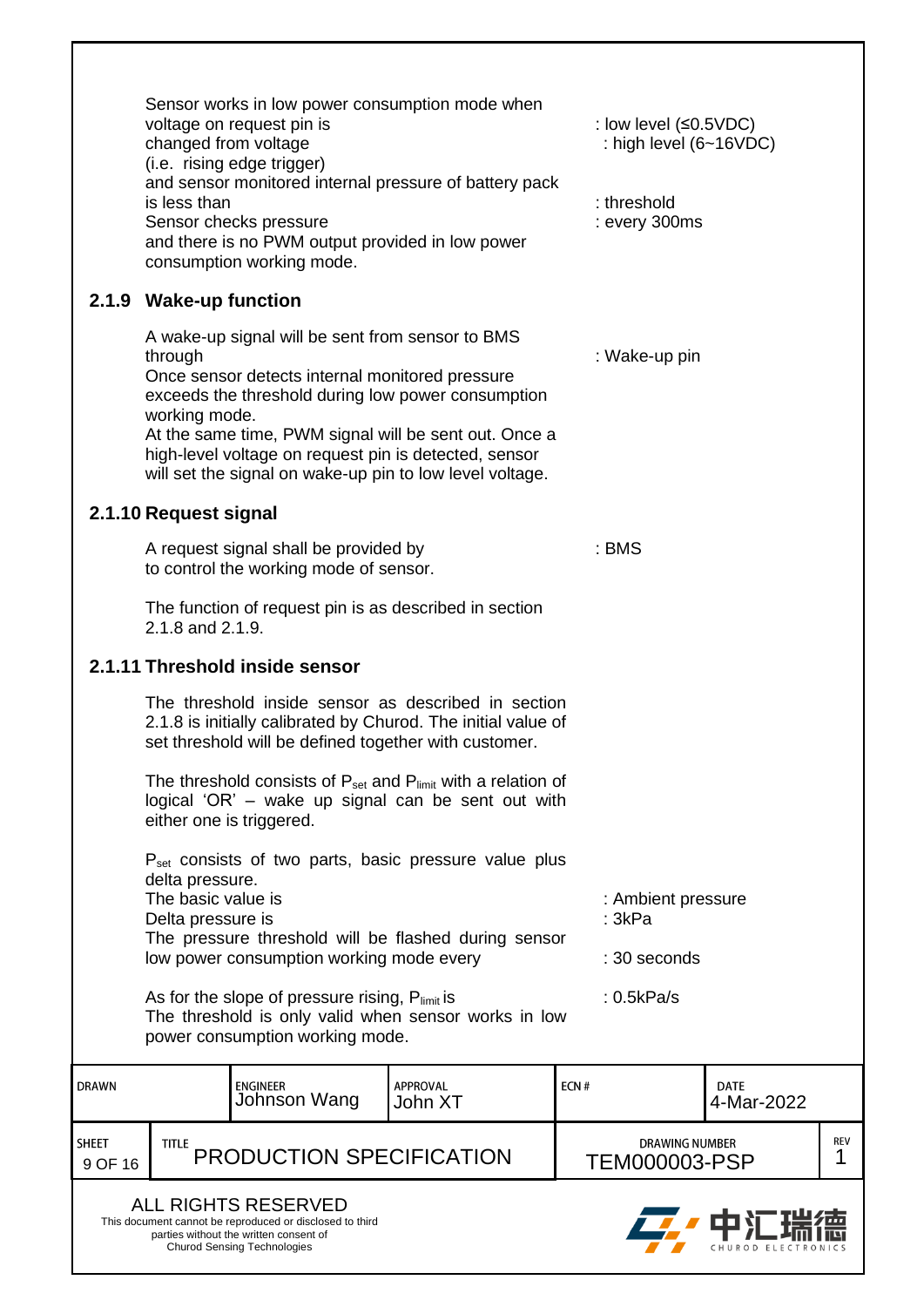<span id="page-9-4"></span><span id="page-9-3"></span><span id="page-9-2"></span><span id="page-9-1"></span><span id="page-9-0"></span>

|              | 2.2.1 Operating ambient temperature range                                                                                           |              |                                                                                                          |            |                           |  |
|--------------|-------------------------------------------------------------------------------------------------------------------------------------|--------------|----------------------------------------------------------------------------------------------------------|------------|---------------------------|--|
|              | The operating ambient temperature range<br>which the sensor will perform according to the<br>characteristics listed in this chapter |              | The minimum and maximum operating temperature are<br>the lowest and highest temperature respectively at  |            | : -40 to $+105^{\circ}$ C |  |
|              | 2.2.2 Storage temperature range                                                                                                     |              |                                                                                                          |            |                           |  |
|              | The storage temperature range<br>the lowest and highest ambient temperature<br>period without negative effects on performance.      |              | The minimum and maximum storage temperature are<br>respectively at which the sensor can be kept for long |            | : -40 to $+105^{\circ}$ C |  |
|              | 2.2.3 Application medium                                                                                                            |              |                                                                                                          |            |                           |  |
|              | The application medium is                                                                                                           |              |                                                                                                          | : Air      |                           |  |
|              | 2.2.4 Protection rating                                                                                                             |              |                                                                                                          |            |                           |  |
|              | The sensor complies to<br>connector are both applied.                                                                               |              | under the condition that the pressure port and electrical                                                | $:$ IP 6KX |                           |  |
| <b>DRAWN</b> | <b>ENGINEER</b>                                                                                                                     | Johnson Wang | <b>APPROVAL</b><br>John XT                                                                               | ECN#       | <b>DATE</b><br>4-Mar-2022 |  |
|              |                                                                                                                                     |              |                                                                                                          |            |                           |  |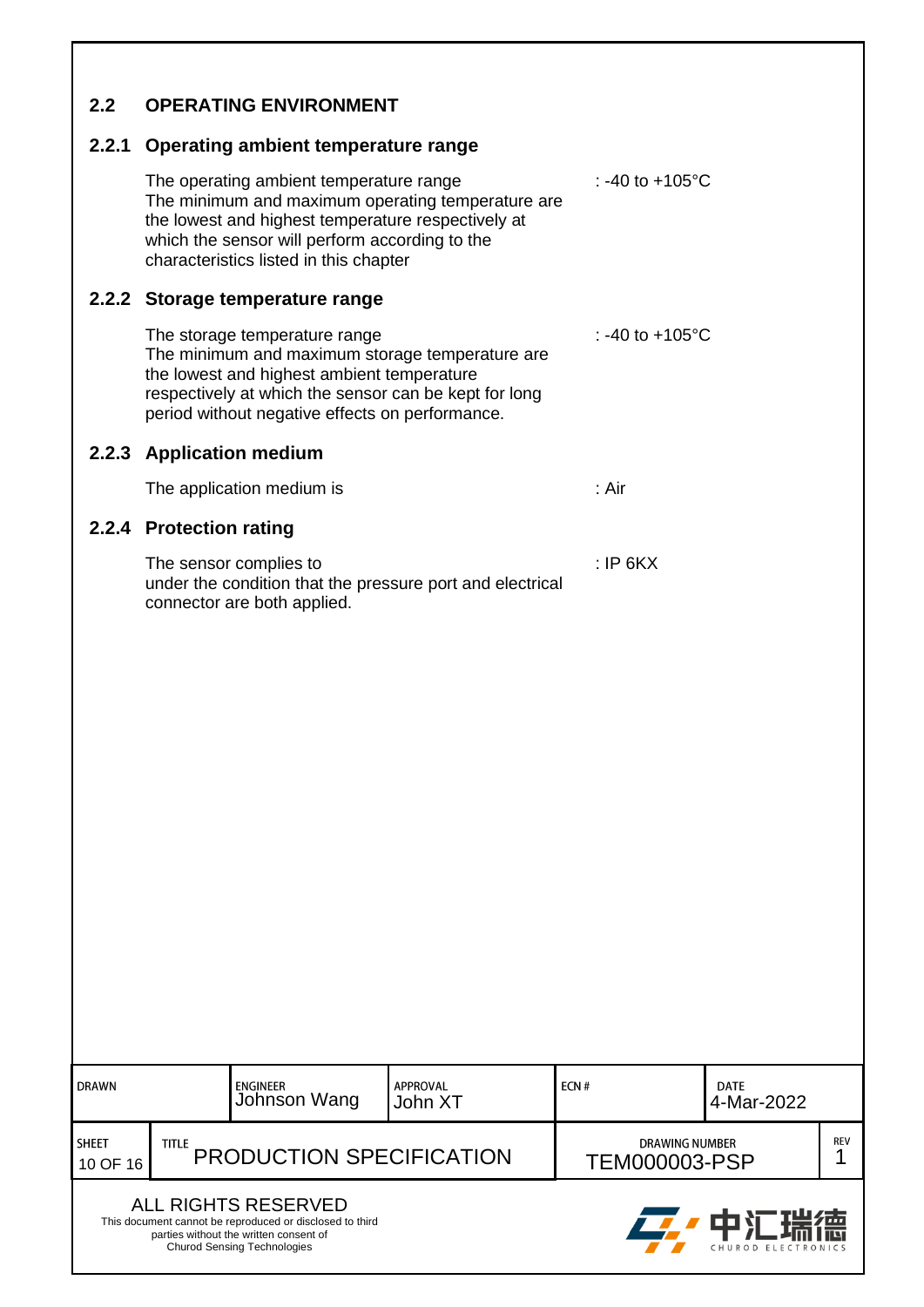#### <span id="page-10-0"></span>**2.3 ELECTRICAL CHARACTERISTICS**

#### <span id="page-10-1"></span>**2.3.1 Supply voltage**

The sensor is directly powered by lead-acid battery. The sensor will operate properly at any supply voltage in the range  $\qquad \qquad$  : 6 to 16 VDC, 12 VDC Typ.

#### <span id="page-10-2"></span>**2.3.2 Power consumption**

| The sensor power consumption is<br>in | $: 16mA$ Typ.<br>: high power consumption mode |
|---------------------------------------|------------------------------------------------|
| and                                   | $: 0.4$ m $A$ Typ.                             |
| In                                    | : Low power consumption mode                   |
| at                                    | : room temperature                             |
| at the power supply of                | :12VDC                                         |

#### <span id="page-10-3"></span>**2.3.3 Pressure response time (t10-90)**

| The time needed for the pressure output to increase |                   |
|-----------------------------------------------------|-------------------|
| from                                                | $\pm 10\%$        |
| to                                                  | $\cdot$ 90 %      |
| of its final value will be less than:               | $\therefore$ 22ms |
| in high power consumption mode                      |                   |

#### <span id="page-10-4"></span>**2.3.4 Electrical parameters**

The parameters as listed in Table 1 are tested at room temperature unless otherwise specified.

#### **Table 1: Electrical parameters**

|                          | <b>Parameter</b>   |                                                                                                                                                                        | Min                        | <b>Typical</b> | <b>Max</b> |            | Unit                                          |  | <b>Remark</b>             |                 |
|--------------------------|--------------------|------------------------------------------------------------------------------------------------------------------------------------------------------------------------|----------------------------|----------------|------------|------------|-----------------------------------------------|--|---------------------------|-----------------|
|                          |                    | <b>Operating supply voltage</b>                                                                                                                                        | 6                          | 12             | 16         |            | <b>VDC</b>                                    |  |                           |                 |
|                          |                    | High power consumption <sup>1)</sup>                                                                                                                                   |                            | 16             |            |            | mA                                            |  |                           |                 |
|                          |                    | Low power consumption <sup>2)</sup>                                                                                                                                    |                            | 0.4            |            |            | mA                                            |  |                           |                 |
|                          |                    | PWM output signal 3,4)                                                                                                                                                 |                            |                |            |            |                                               |  |                           |                 |
|                          | High level voltage |                                                                                                                                                                        | 6                          | 12             | 16         |            | <b>VDC</b>                                    |  |                           |                 |
|                          | Low level voltage  |                                                                                                                                                                        |                            |                | 0.5        | <b>VDC</b> |                                               |  |                           |                 |
|                          | Frequency          |                                                                                                                                                                        |                            | 100            | 105        |            | Hz                                            |  |                           |                 |
|                          | <b>Rising time</b> |                                                                                                                                                                        |                            | 10             |            |            | μs                                            |  |                           |                 |
|                          | Falling time       |                                                                                                                                                                        |                            | 10             |            |            | μs                                            |  |                           |                 |
|                          | Wake-up signal 4)  |                                                                                                                                                                        |                            |                |            |            |                                               |  |                           |                 |
|                          | High level voltage |                                                                                                                                                                        | 6                          | 12             | 16         |            | <b>VDC</b>                                    |  |                           |                 |
| <b>DRAWN</b>             |                    | <b>ENGINEER</b><br>Johnson Wang                                                                                                                                        | <b>APPROVAL</b><br>John XT |                |            | ECN#       |                                               |  | <b>DATE</b><br>4-Mar-2022 |                 |
| <b>SHEET</b><br>11 OF 16 | <b>TITLE</b>       | PRODUCTION SPECIFICATION                                                                                                                                               |                            |                |            |            | <b>DRAWING NUMBER</b><br><b>TEM000003-PSP</b> |  |                           | <b>REV</b><br>1 |
|                          |                    | <b>ALL RIGHTS RESERVED</b><br>This document cannot be reproduced or disclosed to third<br>parties without the written consent of<br><b>Churod Sensing Technologies</b> |                            |                |            |            |                                               |  | CHUROD ELECTRONICS        |                 |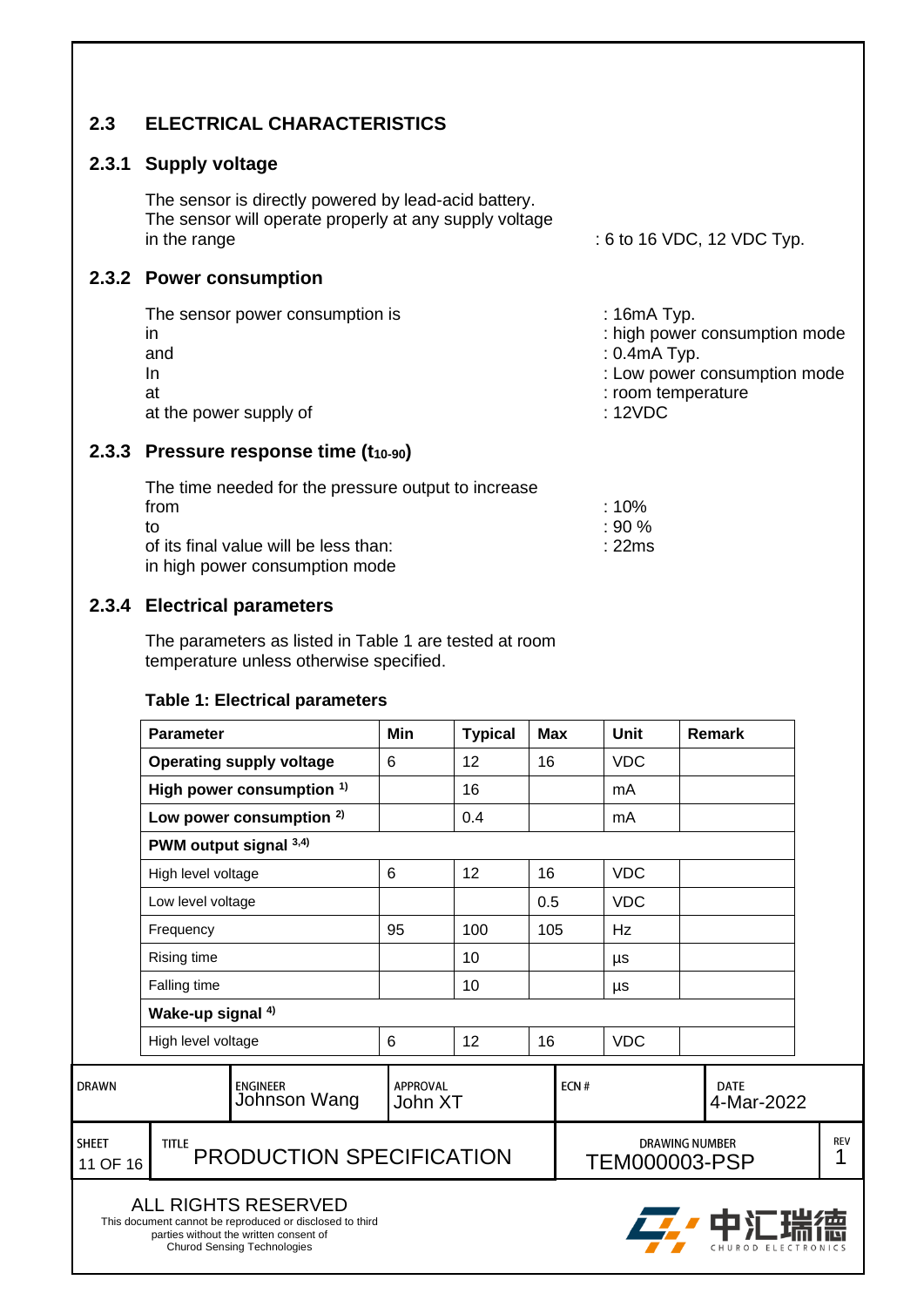|  | Low level voltage              |       |    | 0.5 | <b>VDC</b> |              |
|--|--------------------------------|-------|----|-----|------------|--------------|
|  | <b>Request signal from BMS</b> |       | 12 | 16  | <b>VDC</b> |              |
|  | <b>Overvoltage capability</b>  |       |    | 24  | VDC.       | 1 minute, RT |
|  | Reverse voltage capability     | $-14$ |    |     | <b>VDC</b> | 1 minute, RT |

1)Power consumption in high power consumption mode at room temperature and 12VDC power supply;

- 2)Average power consumption in low power consumption mode at room temperature and 12VDC power supply;
- 3)The clock frequency of the sampling channel of the PWM monitoring device should >100 kHz;
- 4)The high-/low-level voltage of PWM and Wakeup signal is also determined by the electrical interfaces of BMS.

#### <span id="page-11-0"></span>**2.3.5 Recommended electrical interface**

1. Request interface

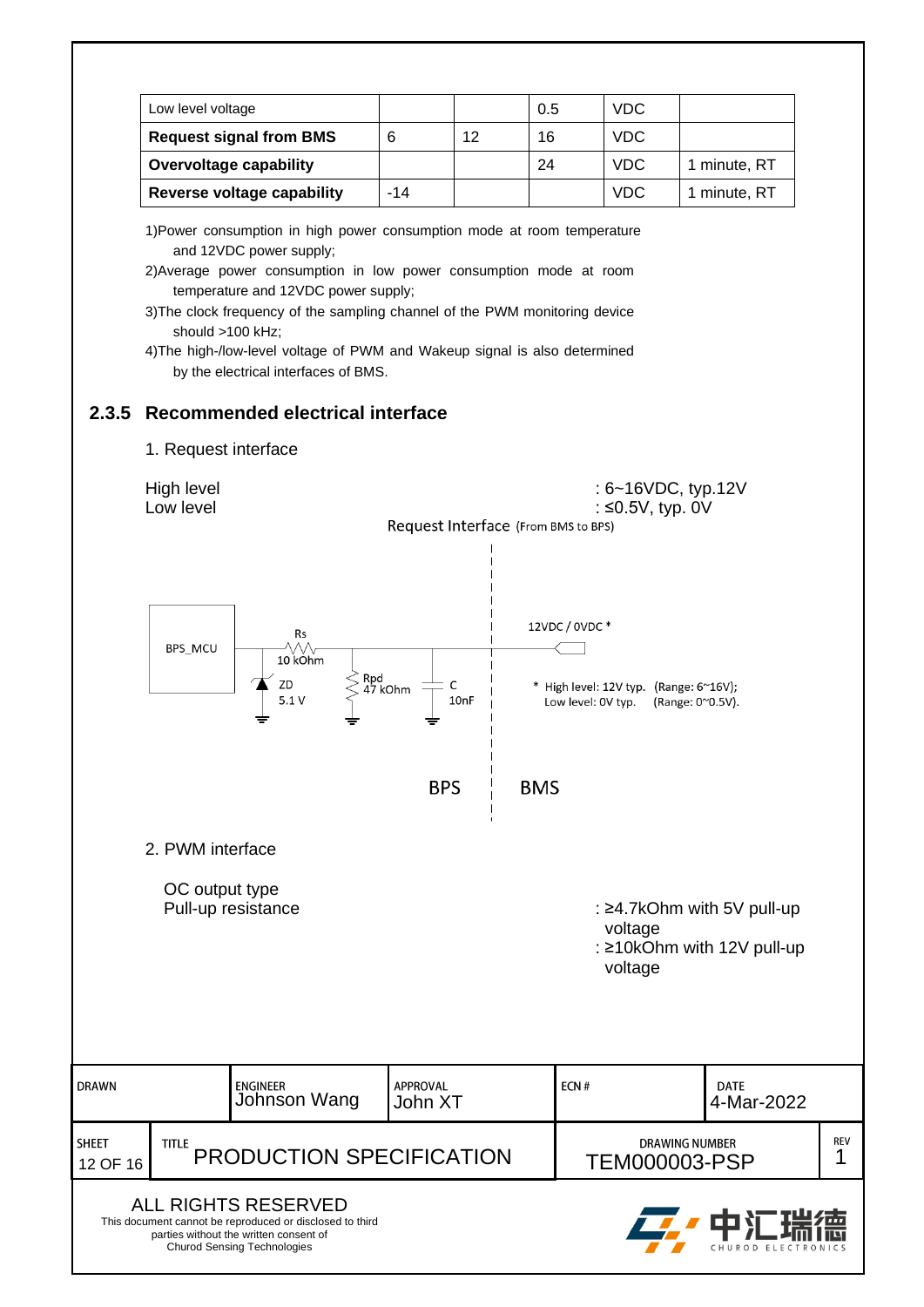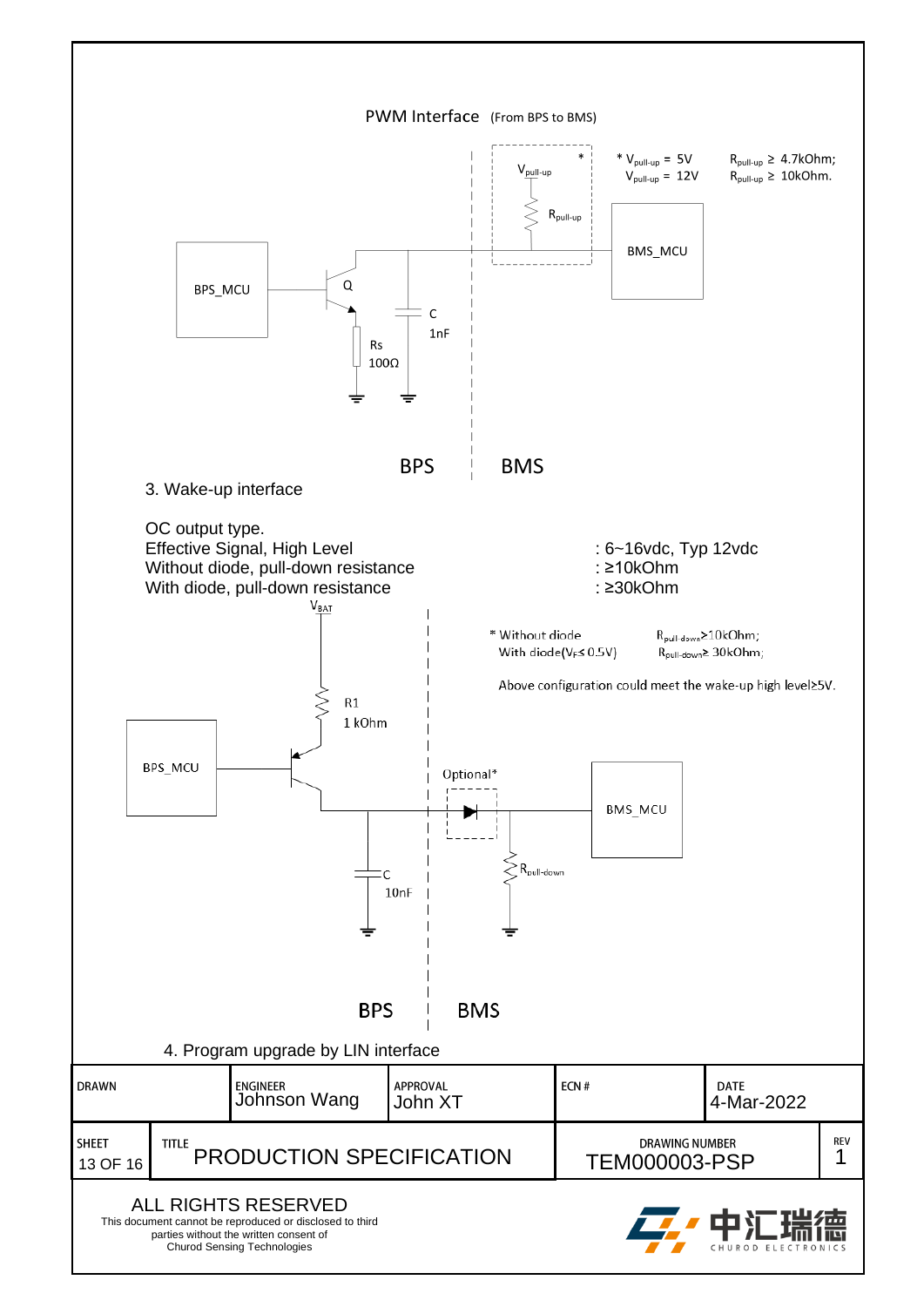|                                                                                                                                                                                  | <b>Battery Pack Housing</b> |                                                               |                     |                                               |                           |          |  |  |  |
|----------------------------------------------------------------------------------------------------------------------------------------------------------------------------------|-----------------------------|---------------------------------------------------------------|---------------------|-----------------------------------------------|---------------------------|----------|--|--|--|
|                                                                                                                                                                                  |                             | 12V<br>Battery<br>$\pm$                                       |                     |                                               |                           |          |  |  |  |
|                                                                                                                                                                                  | <b>BPS</b>                  | VBAT<br>GND<br>LIN<br>WAKE-UP<br><b>REQUEST</b><br><b>PWM</b> |                     | <b>LIN Card</b>                               | PC                        |          |  |  |  |
|                                                                                                                                                                                  | Inside Battery Pack         |                                                               |                     |                                               | Outside Battery Pack      |          |  |  |  |
|                                                                                                                                                                                  |                             |                                                               |                     |                                               |                           |          |  |  |  |
| <b>DRAWN</b>                                                                                                                                                                     |                             | ENGINEER<br>Johnson Wang                                      | APPROVAL<br>John XT | ECN#                                          | <b>DATE</b><br>4-Mar-2022 |          |  |  |  |
| <b>SHEET</b><br>14 OF 16                                                                                                                                                         | <b>TITLE</b>                | PRODUCTION SPECIFICATION                                      |                     | <b>DRAWING NUMBER</b><br><b>TEM000003-PSP</b> |                           | REV<br>1 |  |  |  |
| ALL RIGHTS RESERVED<br>ш<br>This document cannot be reproduced or disclosed to third<br>parties without the written consent of<br>Churod Sensing Technologies<br>CHUROD ELECTRON |                             |                                                               |                     |                                               |                           |          |  |  |  |

ľ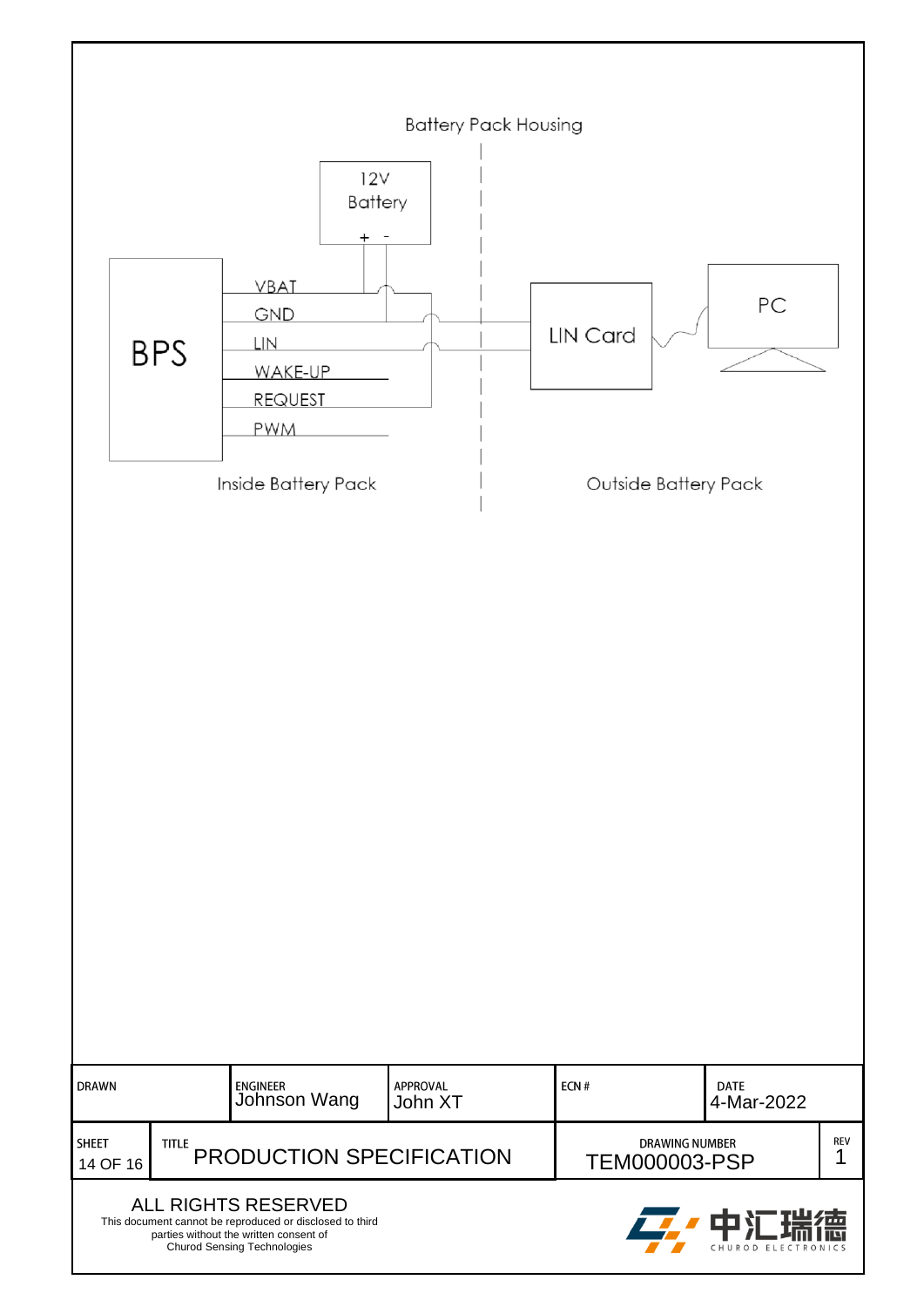#### <span id="page-14-0"></span>**2.4 MECHANICAL CHARACTERISTICS**

#### <span id="page-14-1"></span>**2.4.1 Dimensions**

Sensor dimensions conform to the envelope drawing : TEM000003-ENV

<span id="page-14-3"></span><span id="page-14-2"></span>